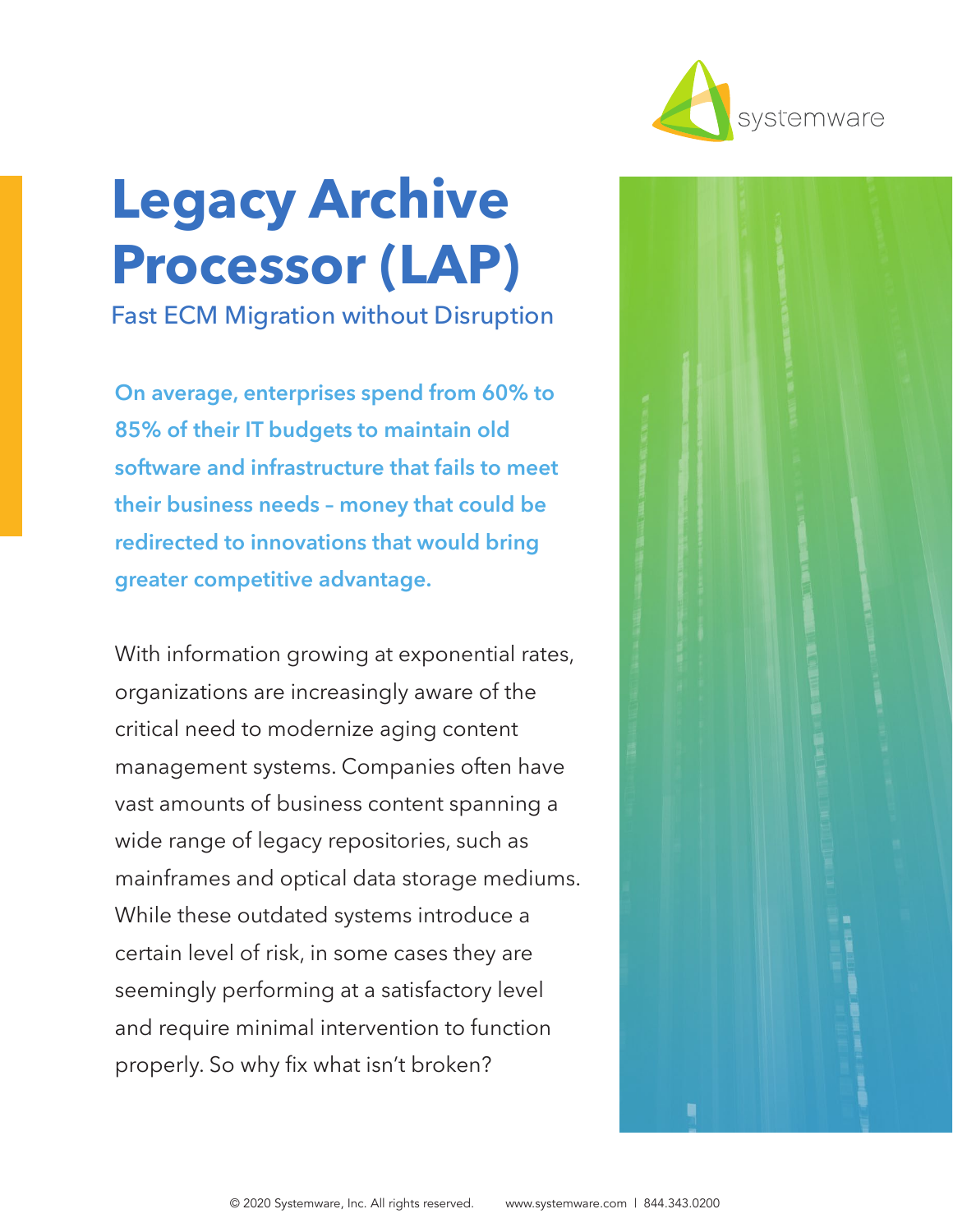# WHY DO ORGANIZATIONS MIGRATE?

Legacy ECM systems are not uncommon and while some may outwardly appear to be functioning well, there are underlying performance issues and liability factors to consider. The secure and efficient management of information becomes increasingly more difficult when dealing with outdated technology. Many of these systems have security vulnerabilities with updates and patches that were never applied or long forgotten over time.

 Organizations often migrate as a modernization initiative to tighten up these security gaps and maintain proper compliance as strict regulations emerge. A data breach or information leak can potentially violate a consumer's personal privacy rights, result in steep fines, and have the lingering negative effects of a damaged reputation – with nowhere to hide in the age of transparent online criticism.

Reliability is another elemental risk factor for legacy systems as support is either outdated or expired. Additionally, a shortage of experts in the workforce has caused many organizations to raise the question – "Who among you is versed in programming languages that are a half century old?" A good example was observed during a recent national crisis. Agencies were left scrambling for mainframe programmers as millions of users were suddenly attempting to access legacy systems through online applications. The antiquated processes were designed decades ago and could simply not meet user performance expectations under such an enormous volume of requests.

Legacy systems often struggle to integrate with new technology and as a result, cannot provide the same benefits and innovations offered by next generation content services platforms. As with any strategic initiative, cost is always the elephant in the room. Budget constraints often slow or postpone the transition to modern content management systems. However, with privacy laws and business continuity taking center stage, organizations are becoming increasingly more concerned with the cost of doing nothing.

# **44%** of large organizations say legacy systems affect every or most of their projects.

## SYSTEMWARE'S INTELLIGENT APPROACH TO CONTENT MIGRATION

Content migration projects are often viewed as a huge undertaking that can potentially interrupt critical business processes and take years to complete. This is what many solution providers would like you to believe, but in reality, with a clearly defined strategy, a well-structured plan, and an experienced business partner, migration to new platforms can be achieved without disruption - and can be done in weeks, not years.

Systemware's intelligent approach to content migration provides a simplified way to move your business forward. We have been helping organizations of all industries migrate high volumes of critical business information for almost 4 decades. Our proprietary Legacy Archive Processor (LAP) provides an efficient way to connect, access, and manage content stored in legacy ECM systems.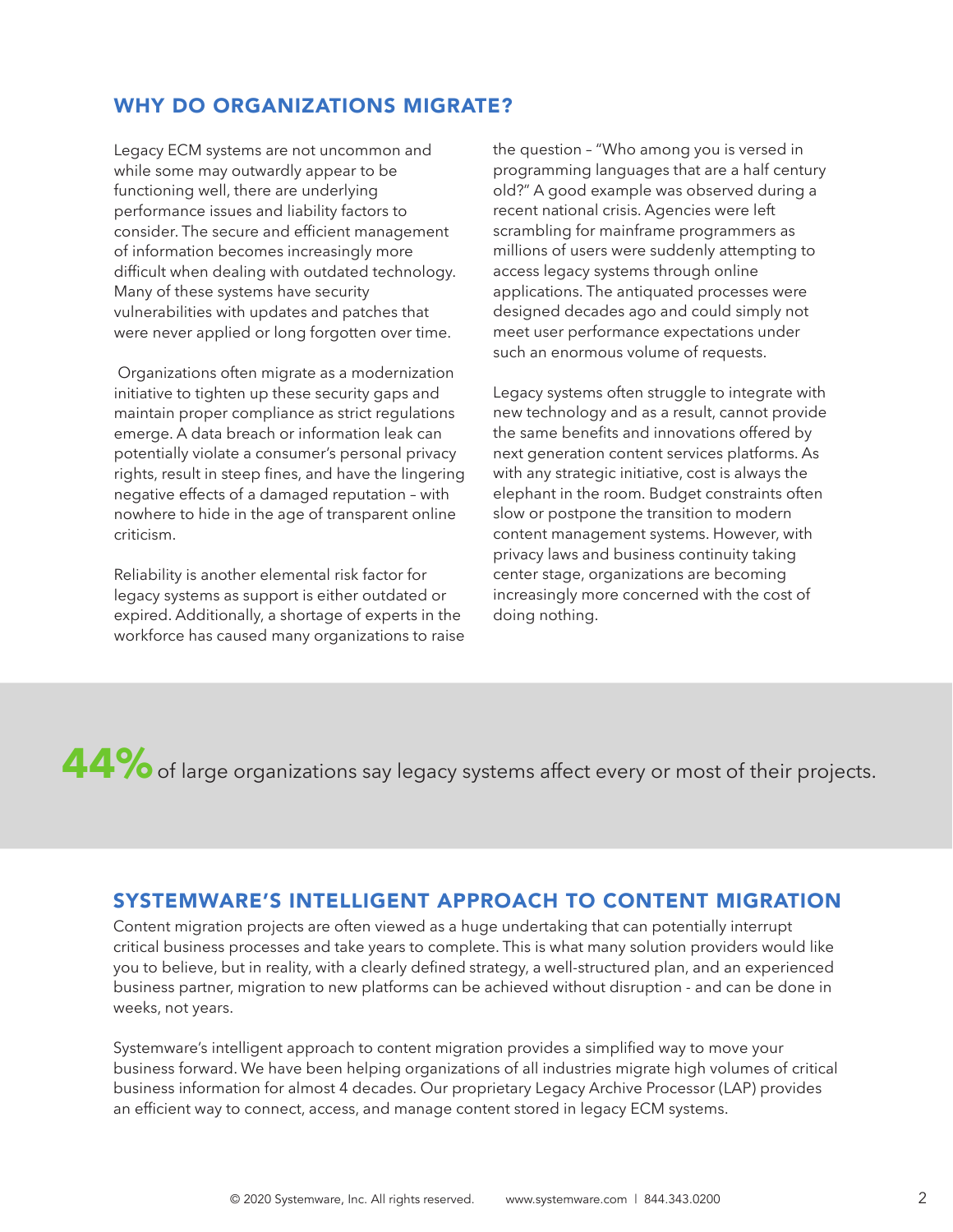## HOW WE DO IT

#### The Systemware Legacy Archive Processor (LAP)

The Systemware LAP provides flexible choices for content migration. Our team partners with clients to carefully identify critical business needs and develop a strategic plan for a successful migration ensuring data integrity and a fast time to market. A Systemware partnership is supported by a team of experienced content services professionals, highly skilled at converting companies from other solution providers to Systemware Content Cloud.

Content Cloud is our all-in-one content services platform that connects information from a variety of business systems and delivers it in the exact context needed for each business line anytime, anywhere. Content Cloud has the technical agility to easily adapt and integrate with converging technologies and the flexibility to deploy any individual piece of the system on the appropriate infrastructure to meet your changing business requirements. The Systemware LAP has the advanced capabilities to replicate existing legacy file structures on a new Content Cloud platform, providing users a familiar environment for ease of transition to the new technology.



We realize no two situations are ever quite the same. We designed our LAP to provide personalized choices for content capture from legacy ECM systems. Parallel access to content during the migration process is an essential feature of the LAP and helps minimize disruption.



With the **first strategy**, organizations maintain storage of their information on the current media device to be accessed using specialized pointers. This option allows organizations to leverage existing infrastructure while decommissioning the legacy ECM systems.

Using a **second strategy**, organizations capture content from the legacy systems only as it is accessed. Information that is obsolete will age off legacy media devices without the burden of wasting storage space with a large amount of unused information.

A **third strategy** allows organizations to transfer all information assets from the outdated media to the new location and decommission their legacy systems. Systemware Content Cloud will retrieve the information and restore it to the new designated media devices.

Our LAP migration options maintain proper compliance for retention and data-privacy, while allowing organizations the ability to cut costs by utilizing current storage repositories should they choose to do so. Each approach is done seamlessly and with transparency to your end-users.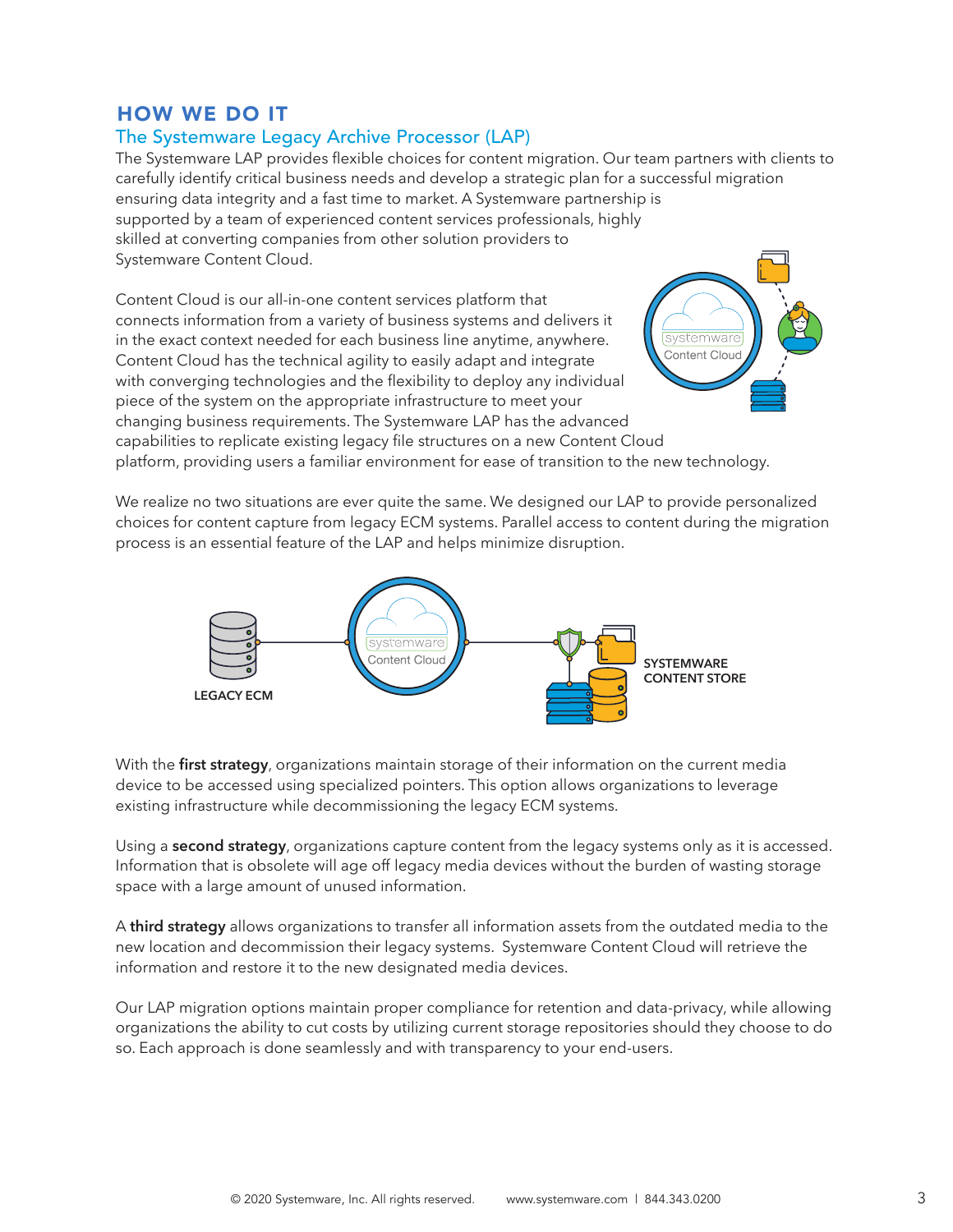User experience is a key component to a successful content migration. As with any big change, it is essential to fully prepare your end-users in efforts to avoid downtime, confusion, or gaps in accessibility. User Acceptance Testing (UAT) is a critical step in the LAP process. During UAT, end-users test the required business functionality, security, and usability of the new system while emulating real-world conditions.



The UAT acts as a final checkpoint to accept and verify the new software before moving it into a production environment. Systemware Content Cloud's conversion dashboard provides the insight and information necessary to monitor the progress of content migrations, ensuring transparency into the quality control of the conversion.

After all testing is complete and the new environment is accepted, the Content Cloud system can then be moved to the production environment and costly legacy ECM systems can be decommissioned. Each phase of the LAP process is carefully analyzed for accuracy and efficiency, as well as environmental and process improvements.

Up to **85%** of information in an organization is redundant, obsolete, or trivial and is costing 3.3 Trillion dollars annually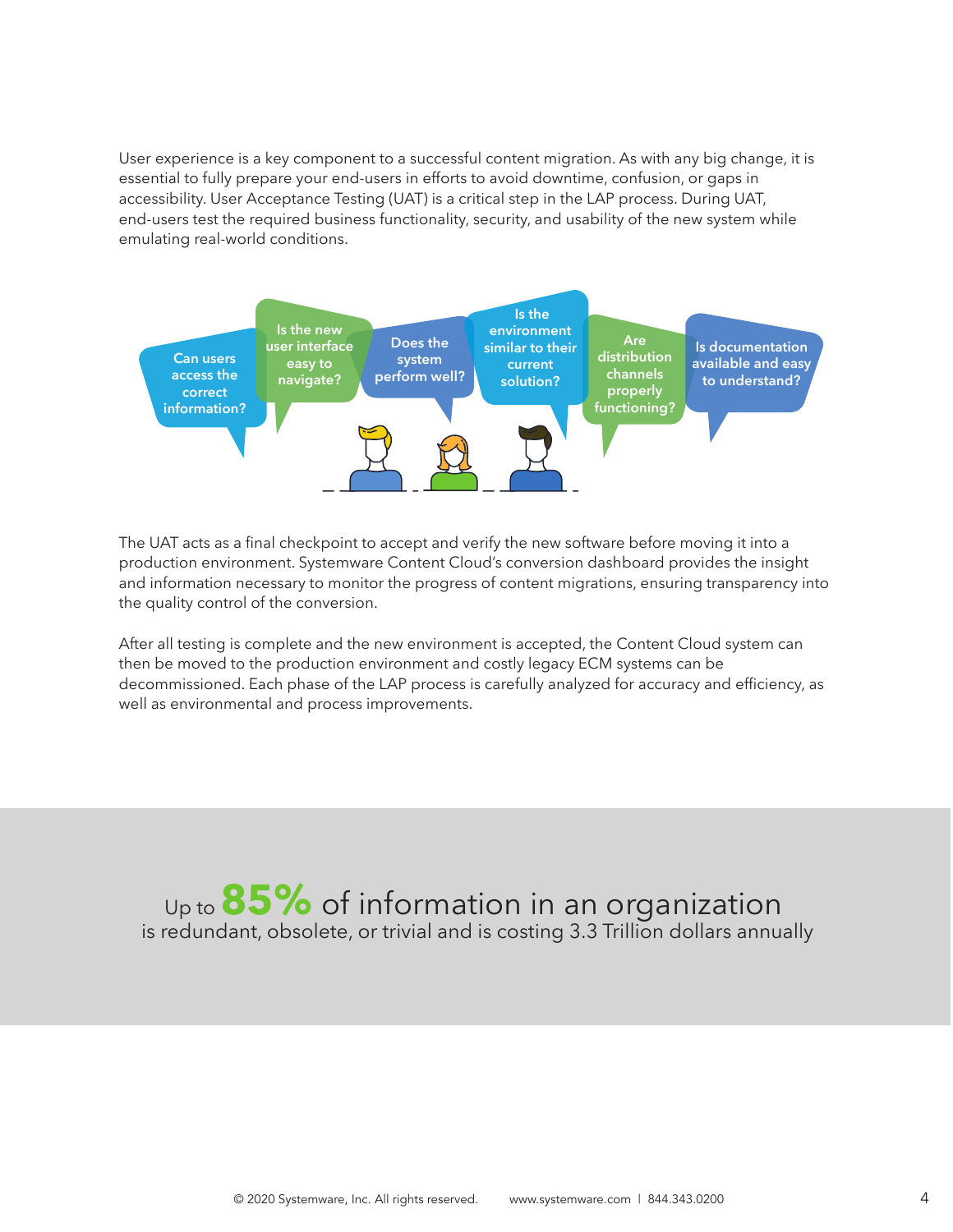# BENEFITS OF A SYSTEMWARE CONTENT MIGRATION

#### Move at the speed of business



Content migration does not take years to complete. A Systemware migration strategy enables you to quickly move your organization's content management to a modern, flexible, platform to maintain proper compliance and provide an improved user experience. A fast migration without disruption is essential in today's emerging technology world.

#### A tailored platform deployment



Organizations have varying circumstances and business requirements. No two situations are ever quite the same. Flexible deployment options provide hybrid cloud offerings for organizations, enabling customers a choice when deciding on a solution to best fit their current infrastructure utilization and digital ecosystem needs for maximum cost savings and efficiency.

#### Exceptional support and partnership



Systemware solutions are fully developed, tested, and supported in-house. We are committed to lasting relationships, above and beyond the point of sale and deployments. Our product development and support teams are not outsourced to third-party consulting or service groups, so there is never a question of ownership. Base implementations often require additional custom development and integration after being installed, as well as end-to-end user training. We carefully understand our client's goals and take ownership of our commitments to deliver the peace of mind and exceptional customer support you deserve from your investment.

#### Mitigate risks by satisfying current and future compliance requirements



Systemware Content Cloud provides information governance features out of the box such as data masking and encryption, both during transmission and when stored, to protect sensitive personal information from being accessed or shared by unauthorized users. Content Cloud also offers records management capabilities that help mitigate risks to satisfy current and future compliance requirements and data privacy regulations. The improper handling of personal information is a dangerous practice. New regulations such as the CCPA (California Consumer Privacy Act) is the first of its kind in the US and has been referred to as "just the beginning." This legislation gives consumers the right to erasure, or right to be forgotten. In cases such as this, organizations must be able to locate a specific piece of information across multiple repositories in files that are often enormous in size, and securely delete that segment without affecting the integrity of surrounding content. Content Cloud offers the capabilities that help mitigate these risks to satisfy current and future compliance requirements.